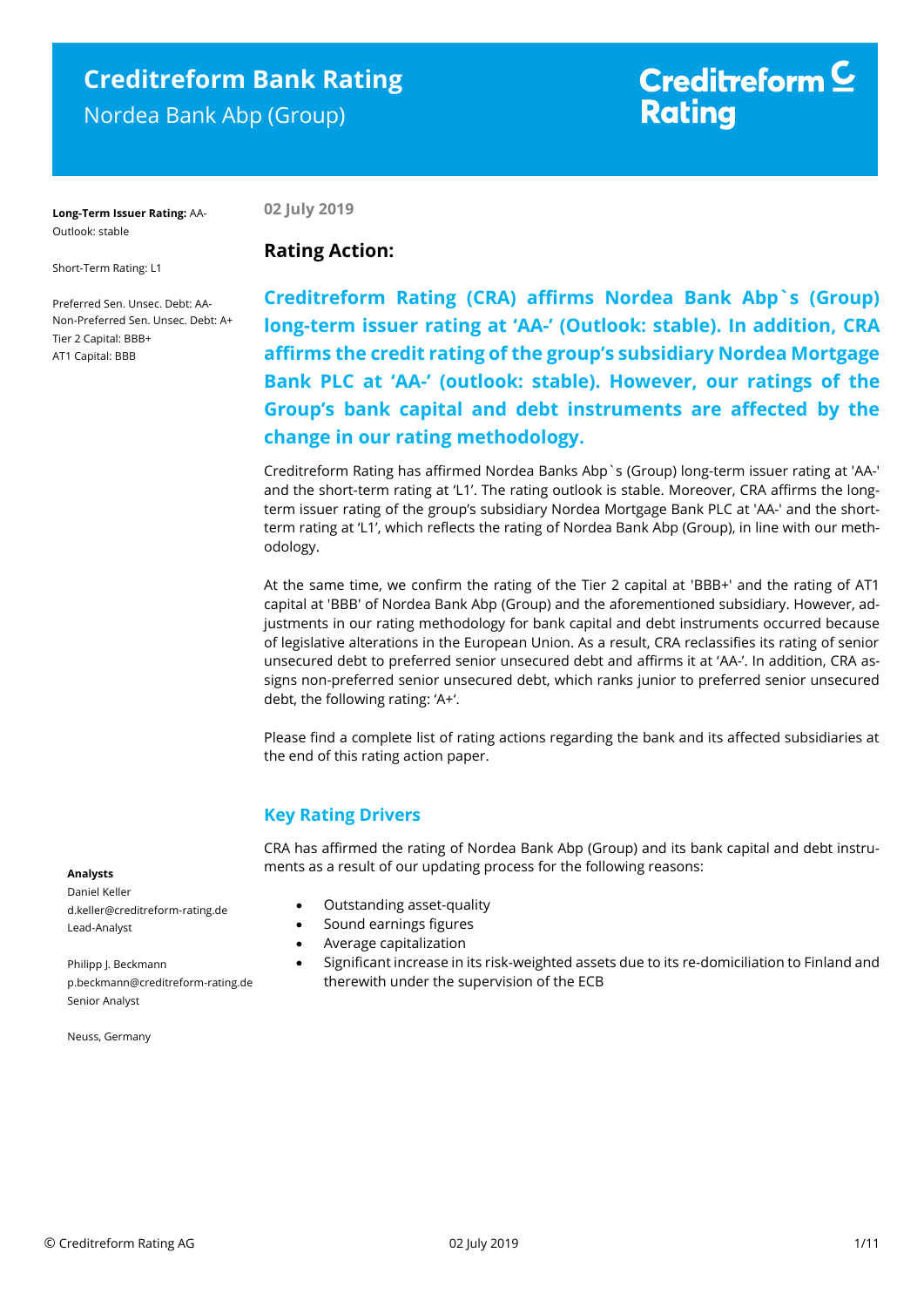# **Rating Rationale**

The affirmation of Nordea Bank Abp (Group) credit rating is a result of the bank´s stable performance with regard to its income ratios as well as its sound asset quality in the most recent year. However, the increase in its risk-weighted assets leads to declining regulatory capital ratios.

# **Profitability**

The bank's remains at a sound level with its earnings figures, however, its RORWA as well as its RORWA before taxes declined due to the significant increase in its risk-weighted assets. Moreover, the bank displays a slight worsening of its cost-income ratios, however, these ratios are still better than the peer group average. In addition, the bank faces declining net interest and fee and commission income.

For details regarding the banks profitability, we refer to figure 2 and figure 3 in the appendix.

# **Asset Situation and Asset Quality**

The Group´s non-performing loans ratio (measured due to changes in IFRS as follows: [stage 3 + POCI Loans] / Net Loans to customers) reduced year-over-year, however Nordea faces a relatively high ratio of potential problem loans (measured due to changes in IFRS as follows: stage 2 Loans / Net Loans to customers). Moreover, the banks displays a strong increase in its riskweighted assets due to it re-domiciliation to an ECB supervised country and the resulting implementation of internal rating based (IRB) floors. Nevertheless, the Groups asset-quality figures are significant better than the average of the peergroup. We expect that Nordea Bank Abp (Group) will maintain strong capital figures.

For details regarding the banks asset situation and asset quality, we refer to figure 4 and figure 5 in the appendix.

# **Refinancing and Capital Quality**

We note that Nordea Bank Abp (Group) faces declining regulatory capital ratios because of its increase in its risk-weighted assets. The regulatory ratios as well as its leverage ratio and the total equity to total assets ratio are now just in line with the peer group average.

The ratings of Nordea Bank Abp`s (Group) bank capital and debt instruments are affected due to our rating mechanism and the recent change in our methodology.

For details regarding the banks refinancing and capital quality, we refer to figure 6 and figure 7 in the appendix.

# **Liquidity**

In our opinion, the overall liquidity situation of the bank remains satisfactory.

For details regarding the banks liquidity, we refer to figure 8 in the appendix.

# **Outlook**

We consider the outlook of Nordea Bank Abp (Group) long-term issuer rating and its bank capital and debt instruments as stable. This reflects our view that the bank is likely to keep being prof-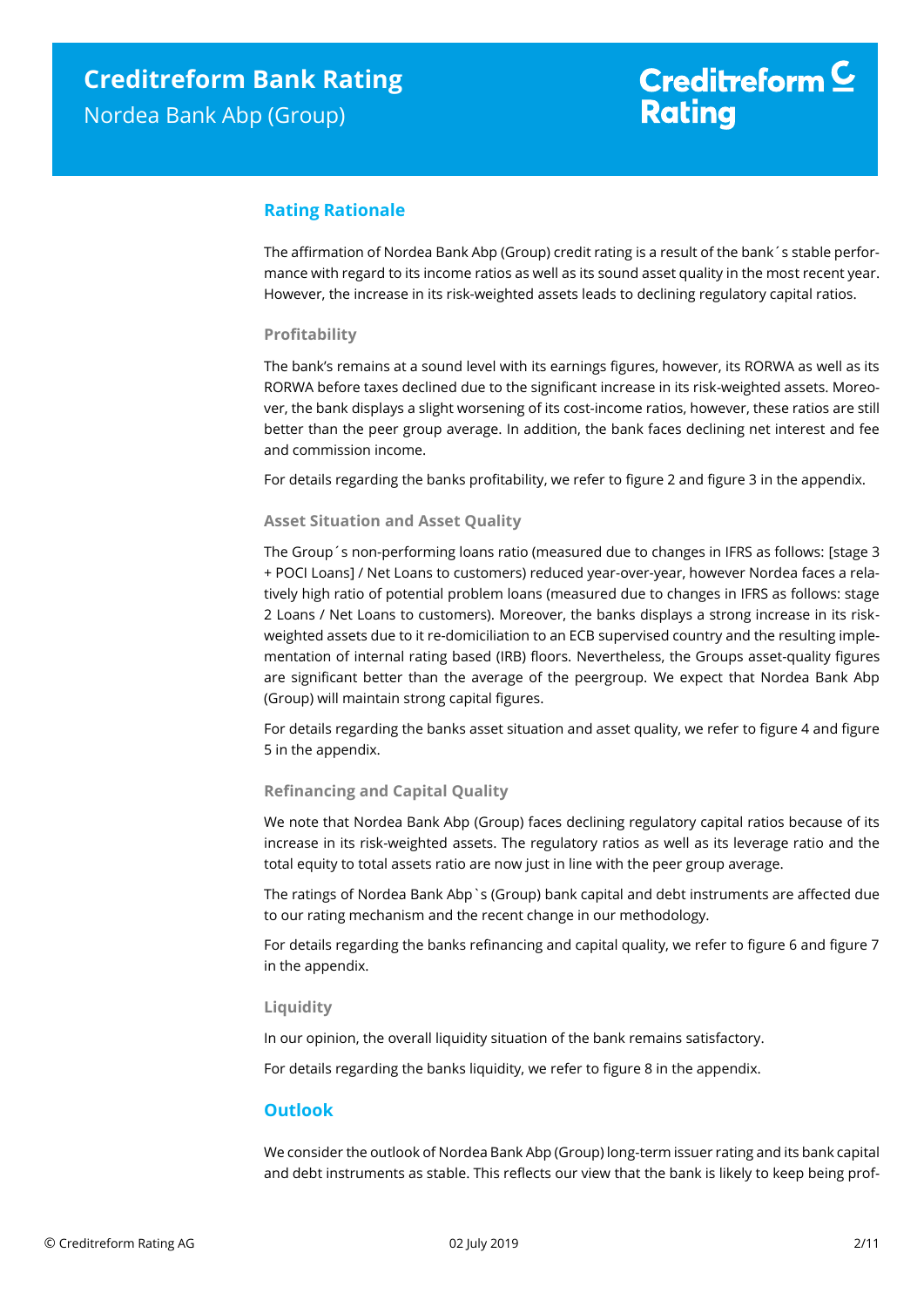# Creditreform  $\mathsf{\underline{C}}$ **Rating**

itable in the upcoming years while operating in the current low interest rate environment. However, we will observe how the bank will adjust to the new regulatory playing field, supervised by the ECB, and how the bank will work on its risk weighted assets and its capital ratios.

In addition, we assume a stable political and economic environment in the banks markets of operations.

# **Scenario Analysis**

.

In a scenario analysis, the bank´s rating developed slightly better in the "best case" scenario and considerably worse in the "worst case" scenario. The ratings of bank capital and senior unsecured debt would behave similarly based on our rating mechanism. These ratings are especially sensitive to changes in total equity and to the bank capital and debt structure in general.

We might upgrade Nordea Banks Abp`s (Group) long-term issuer credit rating and its bank capital and debt instruments if we see a significant improvement of the bank's capital ratios and a further improvement of its asset quality.

By contrast, a downgrade of the Group`s long-term issuer credit rating and its bank capital and debt instruments is likely if we see that the bank capital ratios continue to decline, the bank displays a worsening of its income ratios or its asset quality. In particular, we will observe the development of the banks risk-weighted assets.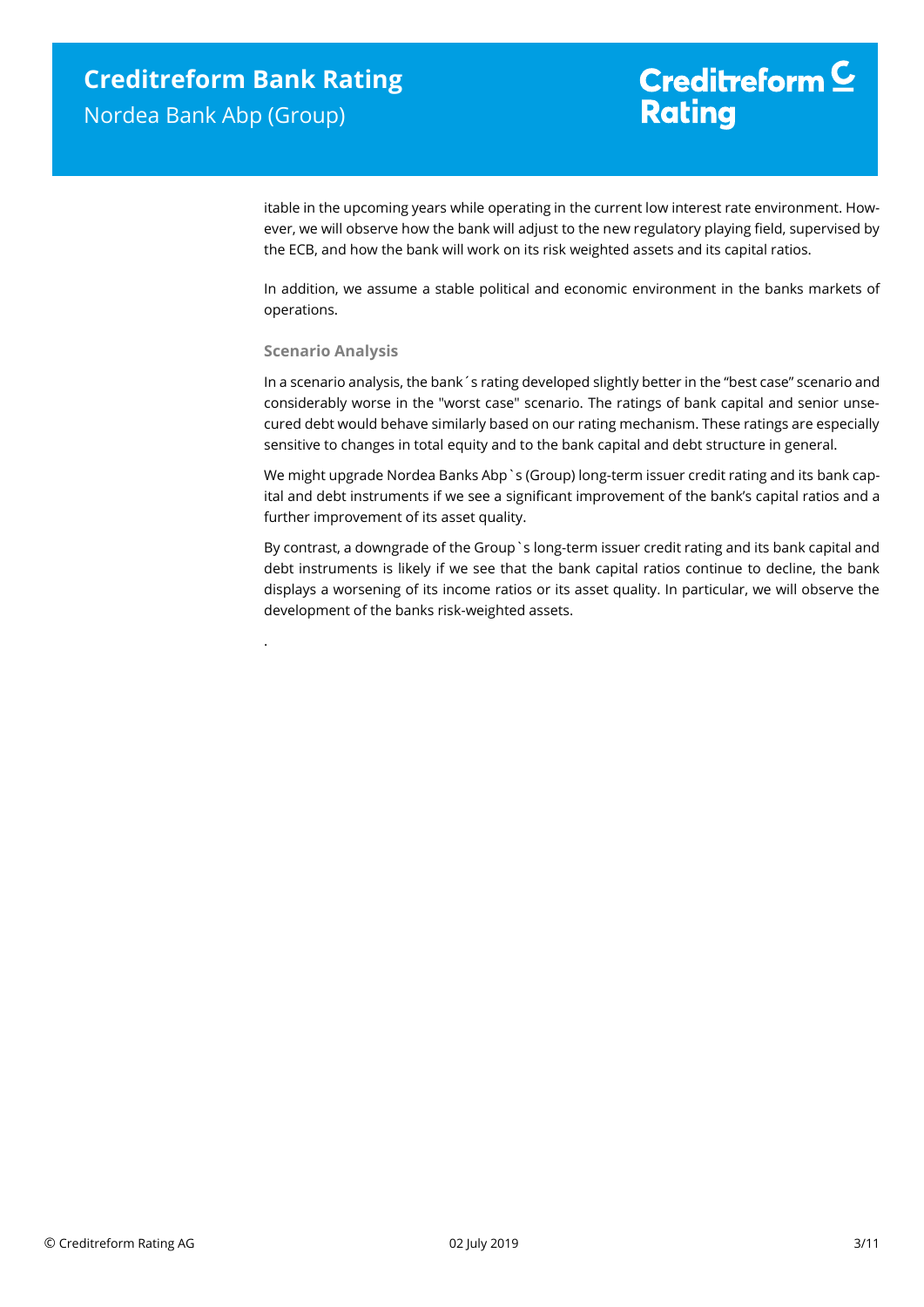# **CRA's rating actions at a glance**

Nordea Banks Abp`s (Group):

- Long-Term Issuer Rating affirmed at 'AA-', stable outlook
- Short-term rating affirmed at 'L1'
- Senior unsecured debt reclassified to preferred senior unsecured debt and affirmed at 'AA-'
- Non-preferred senior unsecured debt rated at 'A+'
- Tier 2 capital affirmed at 'BBB+'
- AT1 capital affirmed at 'BBB'

Nordea Mortgage Bank PLC:

- Long-Term Issuer Rating affirmed at 'AA-', stable outlook
- Short-term rating affirmed at 'L1'
- Senior unsecured debt reclassified to preferred senior unsecured debt and affirmed at 'AA-'
- Non-preferred senior unsecured debt rated at 'A+'
- Tier 2 capital affirmed at 'BBB+'
- AT1 capital affirmed at 'BBB'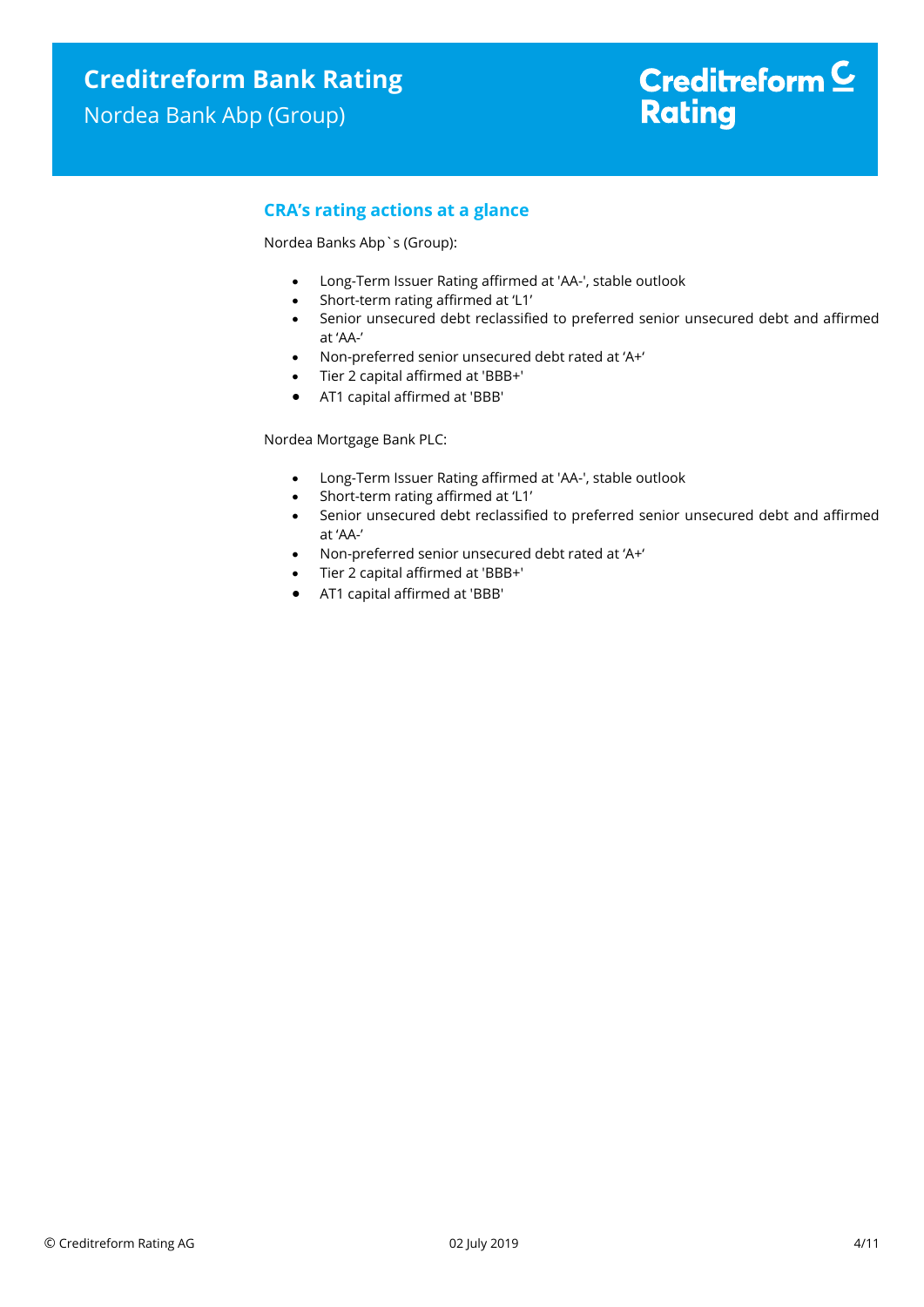# **Ratings Detail**

# **Bank ratings**

The bank ratings are dependent on a host of quantitative and qualitative factors. An improvement in either sub-category may result in a higher rating score.

LT Issuer / Outlook / Short-Term **AA- / stable / L1**

## **Bank Capital and Debt Instruments Ratings**

The ratings for bank capital and debt instruments are inter alia dependent on subordination and relative size of the instrument class, based on the long-term issuer rating of the bank.

| Preferred senior unsecured debt (PSU):     | AA-         |
|--------------------------------------------|-------------|
| Non-preferred senior unsecured debt (NPS): | $A+$        |
| Tier 2 (T2):                               | <b>BBB+</b> |
| Additional Tier 1 (AT1):                   | <b>BBB</b>  |

## **Ratings Detail and History**

Please consult our websit[e www.creditreform-rating.de](http://www.creditreform-rating.de/) for additional information regarding the dates of publication.

Figure 1: Ratings Detail and History

| <b>Bank Issuer Rating</b>                                     | <b>Rating Date</b> | <b>Publication Date</b> | <b>Result</b>                 |
|---------------------------------------------------------------|--------------------|-------------------------|-------------------------------|
| Initialrating                                                 | 27.04.2018         | 08.05.2018              | AA- / stabil / L1             |
| <b>Rating Update</b>                                          | 02.07.2019         | 05.07.2019              | AA- / stabil / L1             |
| <b>Bank Capital and Debt Instruments</b>                      | <b>Rating Date</b> | <b>Publication Date</b> | <b>Result</b>                 |
| Senior Unsecured / T2 / AT1 (Initial)                         | 27.04.2018         | 08.05.2018              | $AA - / BBB + / BBB$          |
| <b>PSU / NPS / T2 / AT1</b>                                   | 02.07.2019         | 05.07.2019              | $AA-$ / $A+$ / $BBB+$ / $BBB$ |
| <b>Subsidiaries of the Bank</b>                               | <b>Rating Date</b> | <b>Publication Date</b> | <b>Result</b>                 |
| Nordea Mortgage Bank PLC:                                     |                    |                         |                               |
| Initialrating                                                 | 27.04.2018         | 08.05.2018              | AA- / stabil / L1             |
| <b>Rating Update</b>                                          | 02.07.2019         | 05.07.2019              | AA- / stabil / L1             |
| Bank Capital and Debt Instruments of Nordea Mortgage Bank PLC |                    |                         |                               |
| Senior Unsecured / T2 / AT1 (Initial)                         | 31.08.2018         | 05.09.2018              | AA- / BBB+ / BBB              |
| <b>PSU / NPS / T2 / AT1</b>                                   | 02.07.2019         | 05.07.2019              | $AA - / A + / BBB + / BBB$    |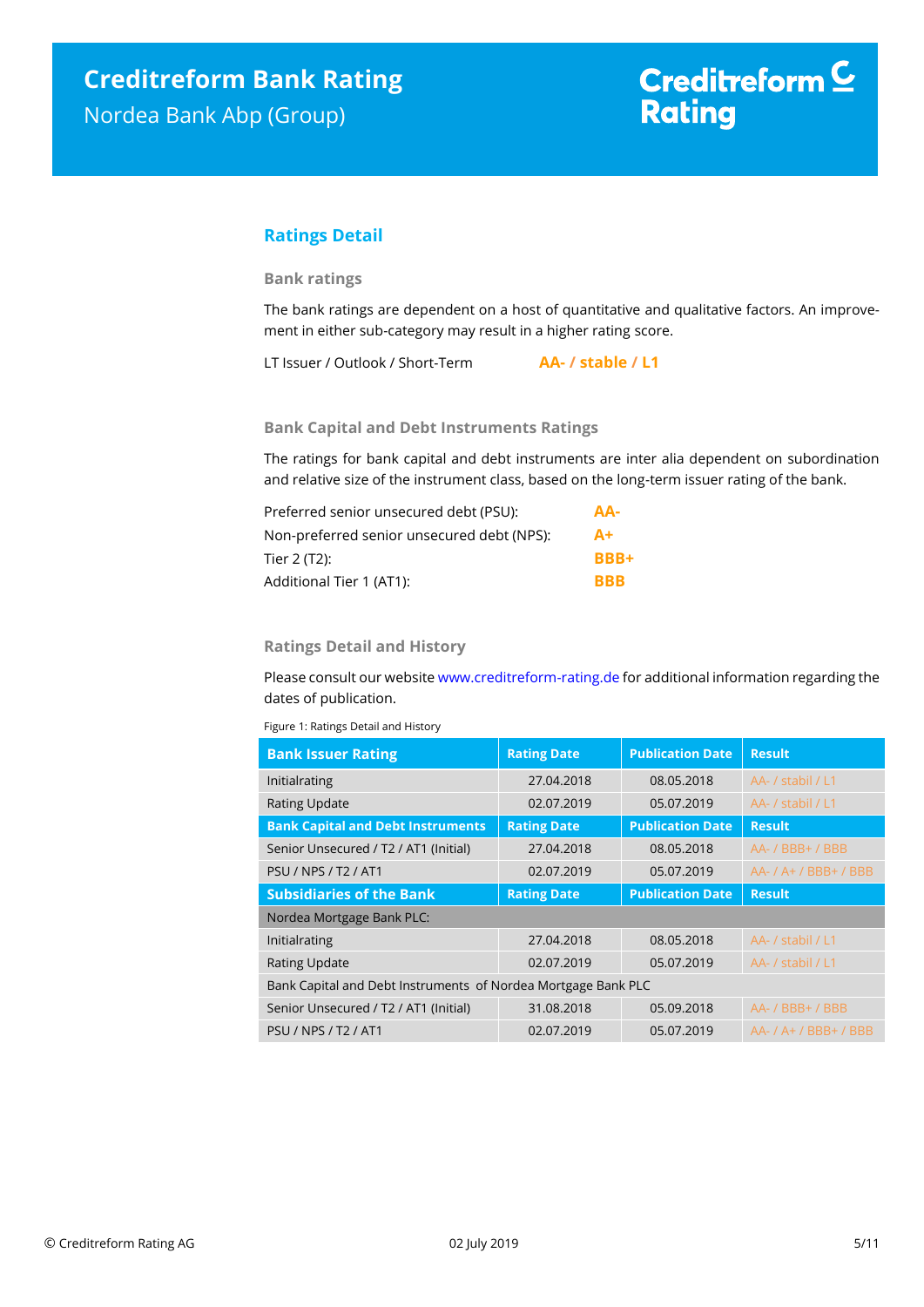Nordea Bank Abp (Group)

# Creditreform <sup>C</sup><br>Rating

# **Appendix**

Figure 2: Group income statement | Source: CRA / eValueRate

| <b>Income Statement</b>                                      | 2015      | 2016      | 2017      | %        | 2018      |
|--------------------------------------------------------------|-----------|-----------|-----------|----------|-----------|
| Income (€000)                                                |           |           |           |          |           |
| Net Interest Income                                          | 4.963.000 | 4.727.000 | 4.666.000 | $-7,3$   | 4.324.000 |
| Net Fee & Commission Income                                  | 3.230.000 | 3.238.000 | 3.369.000 | $-11.2$  | 2.993.000 |
| Net Insurance Income                                         | 245,000   | 275.000   | 229,000   | $-46,3$  | 123.000   |
| Net Trading Income                                           | 1.400.000 | 1.440.000 | 1.099.000 | $-12,2$  | 965.000   |
| <b>Equity Accounted Results</b>                              | 39,000    | 112.000   | 23.000    | $> +100$ | 124.000   |
| Dividends from Equity Instruments                            |           |           |           |          |           |
| Other Income                                                 | 87,000    | 59.000    | 76.000    | $+19,7$  | 91.000    |
| <b>Operating Income</b>                                      | 9.964.000 | 9.851.000 | 9.462.000 | $-8,9$   | 8.620.000 |
| Expenses (€000)                                              |           |           |           |          |           |
| Depreciation and Amortisation                                | 209,000   | 228,000   | 268,000   | $+79,9$  | 482.000   |
| Personnel Expense                                            | 3.263.000 | 2.926.000 | 3.212.000 | $-6,7$   | 2.998.000 |
| Tech & Communications Expense                                | 485.000   | 573.000   | 565.000   | $-14,3$  | 484.000   |
| Marketing and Promotion Expense                              | 84.000    | 79.000    | 66.000    | $-9,1$   | 60.000    |
| Provisions                                                   |           |           |           |          |           |
| Other Expense                                                | 916.000   | 994.000   | 991.000   | $-13,7$  | 855.000   |
| <b>Operating Expense</b>                                     | 4.957.000 | 4.800.000 | 5.102.000 | $-4,4$   | 4.879.000 |
| Operating Profit & Impairment (€000)                         |           |           |           |          |           |
| <b>Pre-impairment Operating Profit</b>                       | 5.007.000 | 5.051.000 | 4.360.000 | $-14,2$  | 3.741.000 |
| Asset Writedowns                                             | 479.000   | 502.000   | 369.000   | $-53,1$  | 173.000   |
| Net Income (€000)                                            |           |           |           |          |           |
| Non-Recurring Revenue                                        | 176,000   | 76.000    | 7.000     | $> +100$ | 385.000   |
| Non-Recurring Expense                                        |           |           |           |          |           |
| <b>Pre-tax Profit</b>                                        | 4.704.000 | 4.625.000 | 3.998.000 | $-1,1$   | 3.953.000 |
| Income Tax Expense                                           | 1.042.000 | 859.000   | 950.000   | $-8,2$   | 872.000   |
| <b>Discontinued Operations</b>                               |           |           |           |          |           |
| <b>Net Profit</b>                                            | 3.662.000 | 3.766.000 | 3.048.000 | $+1,1$   | 3.081.000 |
| Attributable to minority interest (non-controlling interest) |           |           | 17.000    | $-76,5$  | 4.000     |
| Attributable to owners of the parent                         | 3.662.000 | 3.766.000 | 3.031.000 | $+1,5$   | 3.077.000 |

Figure 3: Group key earnings figures | Source: CRA / eValueRate

| Income Ratios (%)                                     | 2015  | 2016  | 2017  | %       | 2018  |
|-------------------------------------------------------|-------|-------|-------|---------|-------|
| Cost Income Ratio (CIR)                               | 49,75 | 48,73 | 53,88 | $+2,72$ | 56,60 |
| Cost Income Ratio ex. Trading (CIRex)                 | 57,88 | 57,07 | 60,96 | $+2,78$ | 63,74 |
| Return on Assets (ROA)                                | 0,57  | 0,61  | 0,52  | $+0,03$ | 0,56  |
| Return on Assets before Taxes (ROAbT)                 | 0,73  | 0,75  | 0,69  | $+0,03$ | 0,72  |
| Return on Equity (ROE)                                | 11,80 | 11,62 | 9,15  | $+0,22$ | 9,36  |
| Return on Equity before Taxes (ROEbT)                 | 15,16 | 14,27 | 12,00 | $+0,01$ | 12,01 |
| Return on Risk-Weighted Assets (RORWA)                | 2,56  | 2,83  | 2,42  | $-0,45$ | 1,98  |
| Return on Risk-Weighted Assets before Taxes (RORWAbT) | 3,28  | 3,47  | 3,18  | $-0,64$ | 2,54  |
| Net Interest Margin (NIM)                             | 1,06  | 1,11  | 1,13  | $-0,07$ | 1,05  |
| Pre-Impairment Operating Profit / Assets              | 0,77  | 0,82  | 0,75  | $-0,07$ | 0,68  |
| Cost of Funds (COF)                                   | 0,67  | 0,61  | 0,64  | $+0,00$ | 0,64  |
| Change in % Points                                    |       |       |       |         |       |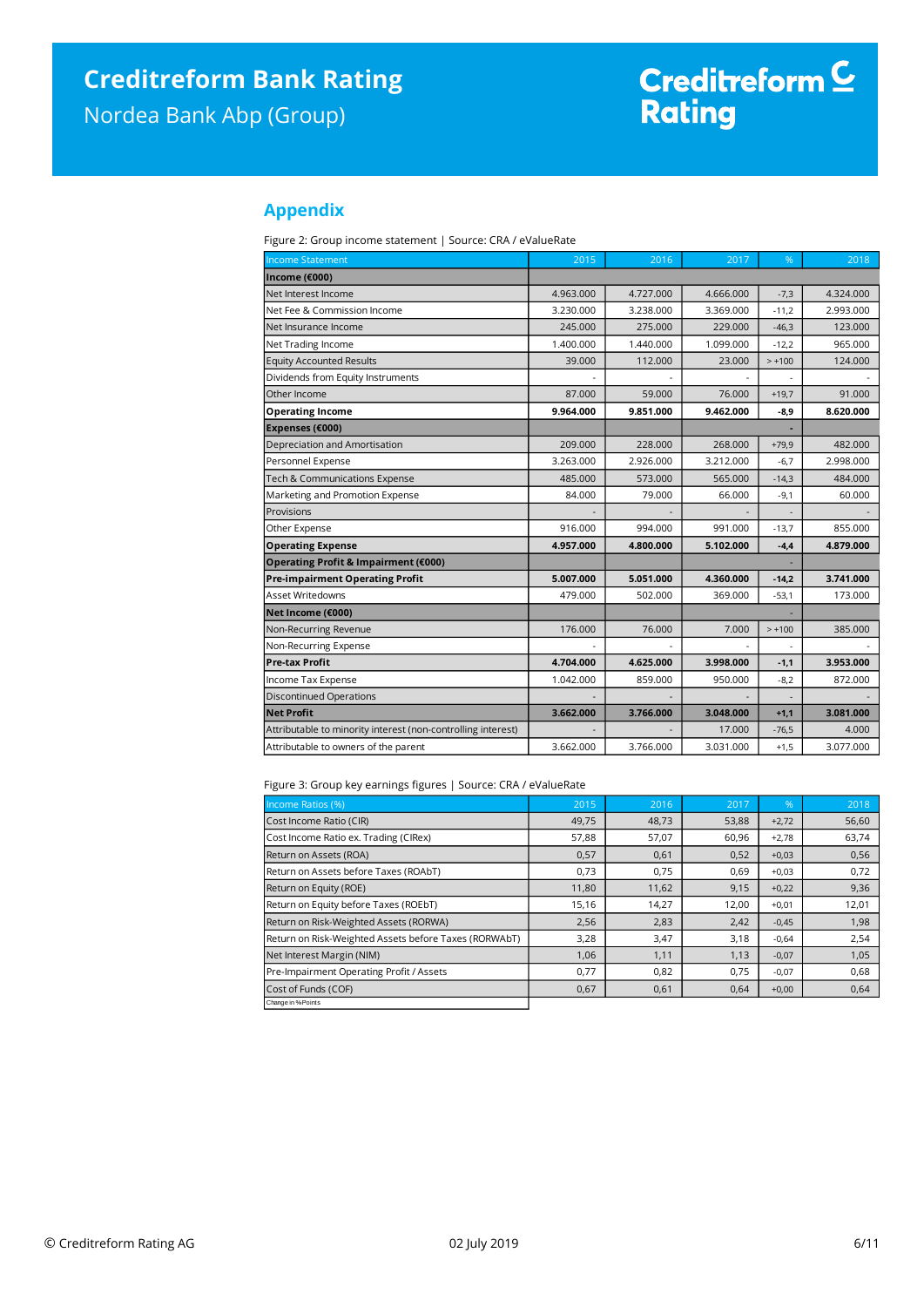# **Creditreform Bank Rating**

Nordea Bank Abp (Group)

# Creditreform C<br>Rating

### Figure 4: Development of assets | Source: CRA / eValueRate

| Assets (€000)                         | 2015        | 2016        | 2017        | %       | 2018        |
|---------------------------------------|-------------|-------------|-------------|---------|-------------|
| Cash and Balances with Central Banks  | 48.724.000  | 43.334.000  | 47.877.000  | $+2,8$  | 49.220.000  |
| Net Loans to Banks                    | 10.762.000  | 9.026.000   | 8.592.000   | $+31,8$ | 11.320.000  |
| Net Loans to Customers                | 340.920.000 | 317.689.000 | 310.158.000 | $-0,6$  | 308.304.000 |
| <b>Total Securities</b>               | 117.149.000 | 114.333.000 | 98.963.000  | $-2,7$  | 96.242.000  |
| <b>Total Derivative Assets</b>        | 80.892.000  | 70.137.000  | 46.274.000  | $-19,6$ | 37.194.000  |
| Other Financial Assets                | ٠           |             |             | ٠       |             |
| <b>Financial Assets</b>               | 598.447.000 | 554.519.000 | 511.864.000 | $-1,9$  | 502.280.000 |
| Equity Accounted Investments          | 515.000     | 588,000     | 1.235.000   | $+29,6$ | 1.601.000   |
| Other Investments                     | 3.054.000   | 3.119.000   | 1.448.000   | $+11,0$ | 1.607.000   |
| Insurance Assets                      | 20.434.000  | 23.102.000  | 25.879.000  | $-5,0$  | 24.583.000  |
| Non-current Assets & Discontinued Ops | ٠           | 8.897.000   | 22.186.000  | ٠       |             |
| Tangible and Intangible Assets        | 3.765.000   | 4.358.000   | 4.607.000   | $-0,6$  | 4.581.000   |
| <b>Tax Assets</b>                     | 163.000     | 348.000     | 239.000     | $+87,4$ | 448,000     |
| <b>Total Other Assets</b>             | 20.490.000  | 20.728.000  | 14.154.100  | $+15,2$ | 16.308.000  |
| <b>Total Assets</b>                   | 646.868.000 | 615.659.000 | 581.612.100 | $-5,2$  | 551.408.000 |

#### Figure 5: Development of asset quality | Source: CRA / eValueRate

| - -                                                 |       |       |        |           |        |
|-----------------------------------------------------|-------|-------|--------|-----------|--------|
| <b>Asset Ratios (%)</b>                             | 2015  | 2016  | 2017   | %         | 2018   |
| Net Loans / Total Assets                            | 52,70 | 51,60 | 53,33  | $+2,58$   | 55,91  |
| Non-Performing Loans (NPL) / Net Loans to Customers | 1,85  | 1,83  | 2,38   | $-0,29$   | 2,09   |
| Impairments/ Net loans to customers (%)             | 0,78  | 0,76  | 0,75   | $-0,09$   | 0,66   |
| Potential Problem Loans / NPL                       | 35,55 | 31,98 | 190,50 | $+106,53$ | 297,03 |
| Risk-Weighted Assets (RWA) / Total Assets           | 22,15 | 21,63 | 21,63  | $+6,64$   | 28,27  |
| Non-Performing Loans / Risk-Weighted Assets         | 4,40  | 4,36  | 5,86   | $-1,73$   | 4,13   |
| Net Write-offs / Net Loans to Customers             | 0,14  | 0,15  | 0,11   | $-0,05$   | 0,06   |
| Net Write-offs / Risk-Weighted Assets               | 0,33  | 0,36  | 0,27   | $-0,15$   | 0,12   |
| Impairments/ Impaired Loans (%)                     | 42,25 | 41,79 | 31,66  | $+0,00$   | 31,66  |
| Level 3 Assets / Total Assets                       | 1,54  | 1,45  | 0,87   | $+0,03$   | 0,89   |
| Change in % Points                                  |       |       |        |           |        |

### Figure 6: Development of refinancing and capital adequacy | Source: CRA / eValueRate

| Liabilities (€000)                         | 2015        | 2016        | 2017        | $\%$    | 2018        |
|--------------------------------------------|-------------|-------------|-------------|---------|-------------|
| <b>Total Deposits from Banks</b>           | 44.209.000  | 38.136.000  | 39.983.000  | $+6,1$  | 42.419.000  |
| <b>Total Deposits from Customers</b>       | 189.049.000 | 174.028.000 | 172.434.000 | $-4,3$  | 164.958.000 |
| <b>Total Debt</b>                          | 211.137.000 | 202.209.000 | 188.101.000 | $+6,1$  | 199.577.000 |
| Derivative Liabilities                     | 82.099.000  | 71.102.000  | 44.163.000  | $-7,6$  | 40.820.000  |
| Securities Sold, not yet Purchased         | 8.824.000   | 8.024.000   | 13,400,000  | $-6,8$  | 12.495.000  |
| Other Financial Liabilities                |             |             |             | ٠       |             |
| <b>Total Financial Liabilities</b>         | 535.318.000 | 493.499.000 | 458.081.000 | $+0,5$  | 460.269.000 |
| llnsurance Liabilities                     | 59.795.000  | 64.790.000  | 45.745.000  | $-4,1$  | 43.883.000  |
| Non-current Liabilities & Discontinued Ops | ٠           | 4.888.000   | 26.031.000  | ٠       |             |
| <b>Tax Liabilities</b>                     | 1.253.000   | 1.317.000   | 1.111.000   | $+0,8$  | 1.120.000   |
| Provisions                                 | 415.000     | 306.000     | 329.000     | $-2,4$  | 321.000     |
| <b>Total Other Liabilities</b>             | 19.055.000  | 18,449,000  | 16.999.100  | $-24,0$ | 12.914.000  |
| <b>Total Liabilities</b>                   | 615.836.000 | 583.249.000 | 548.296.100 | $-5,4$  | 518.507.000 |
| <b>Total Equity</b>                        | 31.032.000  | 32.410.000  | 33.316.000  | $-1,2$  | 32.901.000  |
| <b>Total Liabilities and Equity</b>        | 646.868.000 | 615.659.000 | 581.612.100 | $-5,2$  | 551.408.000 |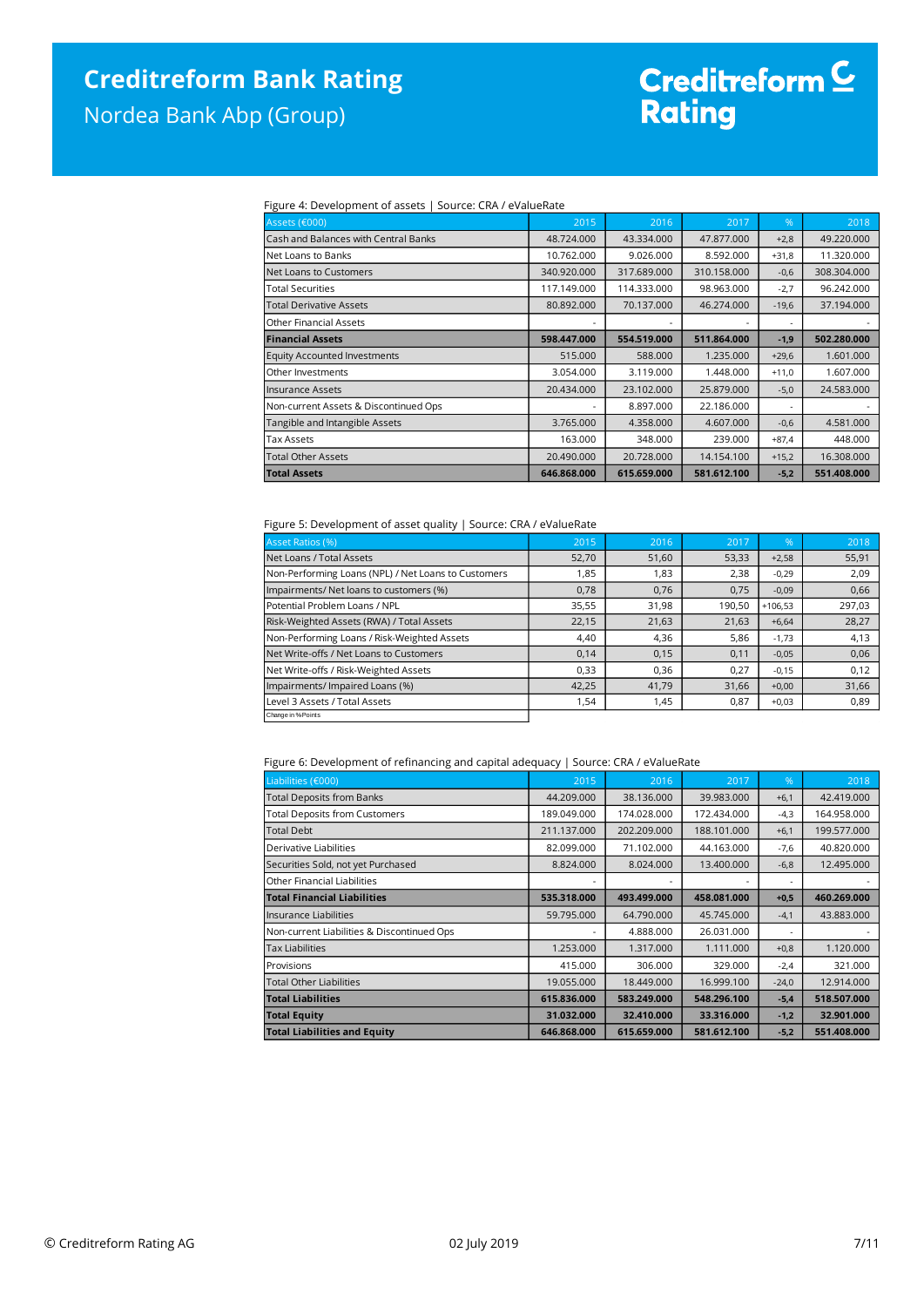Nordea Bank Abp (Group)

# Creditreform <sup>C</sup><br>Rating

### Figure 7: Development of capital ratios | Source: CRA / eValueRate

| Capital Ratios (€000)                            | 2015  | 2016  | 2017  | $\%$    | 2018  |
|--------------------------------------------------|-------|-------|-------|---------|-------|
| <b>Total Equity/ Total Assets</b>                | 4,80  | 5,26  | 5,73  | $+0.24$ | 5,97  |
| Leverage Ratio                                   | 4,60  | 5,00  | 5,20  | $-0,10$ | 5,10  |
| Phased-in: Common Equity Tier 1 Ratio (CET1)     | 16,50 | 18.40 | 19.50 | $-4,00$ | 15.50 |
| Phased-in: Tier 1 Ratio (CET1 + AT1)             | 18,50 | 20,70 | 22,30 | $-5,00$ | 17,30 |
| Phased-in: Total Capital Ratio (CET1 + AT1 + T2) | 21.60 | 24.70 | 25.20 | $-5,30$ | 19.90 |
| Change in % Points                               |       |       |       |         |       |
|                                                  |       |       |       |         |       |

Figure 8: Development of liquidity | Source: CRA / eValueRate

| Liquidity (%)                                         | 2015   | 2016   | 2017   | $\%$     | 2018   |
|-------------------------------------------------------|--------|--------|--------|----------|--------|
| Net Loans / Deposits (LTD)                            | 180.33 | 182,55 | 179.87 | $+7.03$  | 186,90 |
| Interbank Ratio                                       | 24.34  | 23.67  | 21.49  | $+5.20$  | 26.69  |
| Liquidity Coverage Ratio (LCR)                        | 201.00 | 159.00 | 147.00 | $+38.00$ | 185,00 |
| Customer Deposits / Total Funding (excl. Derivatives) | 35.42  | 33,98  | 34.20  | $+0.33$  | 34,53  |
| Change in % Points                                    |        |        |        |          |        |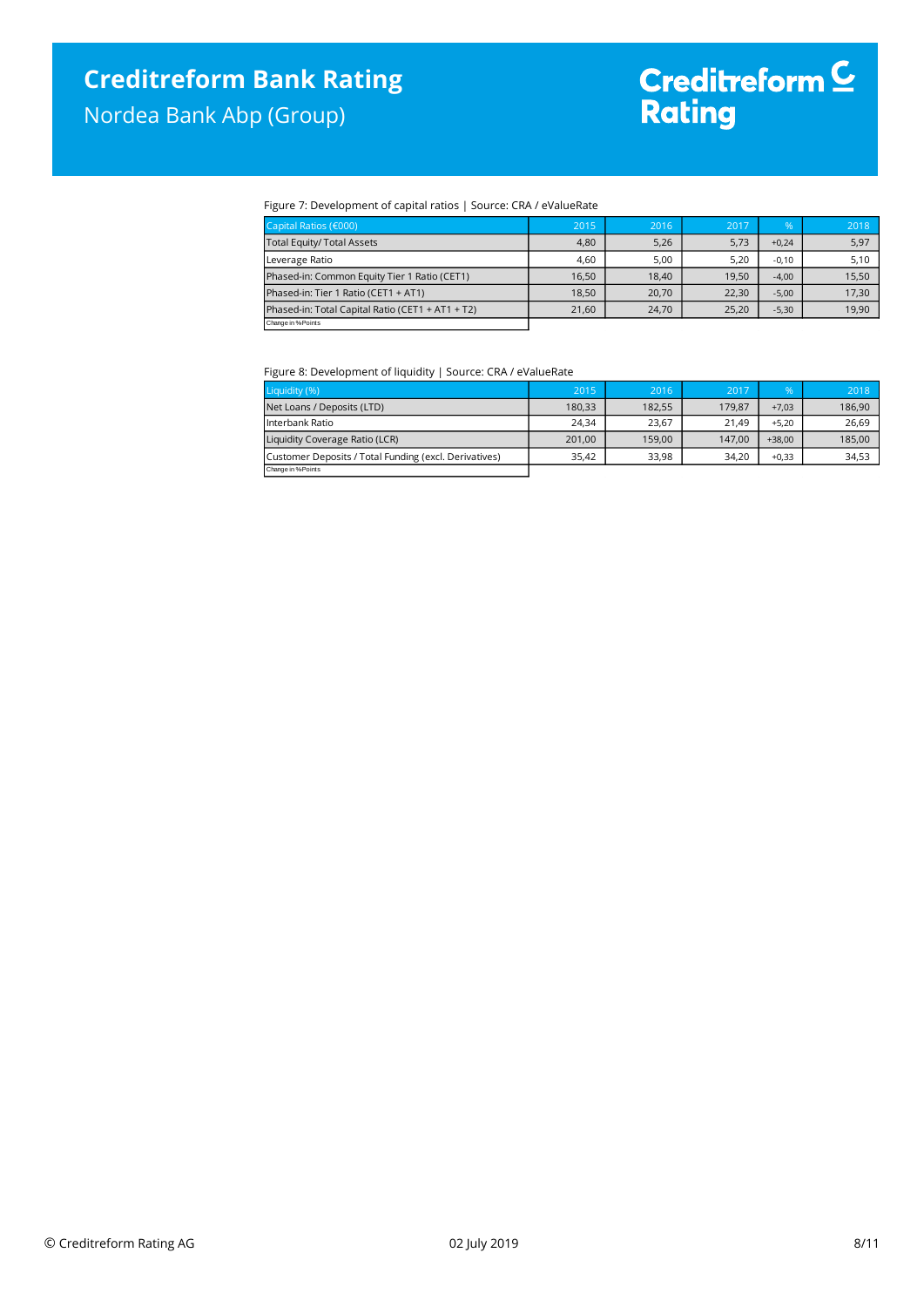## **Regulatory**

Creditreform Rating AG was neither commissioned by the rating object nor by any other third party for the rating. The analysis took place on a voluntary basis by Creditreform Rating AG and is to be described in the regulatory sense as an unsolicited rating.

The rating is based on publicly available information and internal evaluation methods for the rated bank. The quantitative analysis is based mainly on the latest annual accounts, interim reports, other investor relations information of the bank, and calculated key figures by eValueRate / CRA. Subject to a peer group analysis were 36 competing institutes.

The information and documents processed met the requirements of the rating system of Creditreform Rating AG as published on the website www.creditreform-rating.de. The rating was carried out on the basis of the rating methodology for unsolicited bank ratings as well as the methodology for the rating of bank capital and unsecured debt instruments in conjunction with Creditreform`s basic document "Rating Criteria and Definitions".

On 02 July 2019, the rating was presented by the analysts to the rating committee and adopted in a resolution.

The rating result was communicated to Nordea Bank Abp (Group) and its subsidiary, and the preliminary rating report was made available to the bank. There was no change in the rating score.

The rating is subject to one-year monitoring from the rating date and is valid until withdrawal of the rating. Within this period, the rating can be updated. At the latest after one year, a monitoring is required to maintain the validity of the rating.

In 2011, Creditreform Rating AG was registered within the European Union according to EU Regulation 1060/2009 (CRA-Regulation). Based on this registration, Creditreform Rating AG (CRA) is permitted to issue credit ratings within the EU, and is obligated to comply with the provisions of the CRA-Regulation.

# **Conflict of Interests**

No conflicts of interest were identified during the rating process that might influence the analyses and judgements of the rating analysts involved nor any other natural persons whose services are placed at the disposal or under the control of Creditreform Rating AG and who are directly involved in credit rating activities or in approving credit ratings and rating outlooks.

In the event of providing ancillary services to the rated entity, CRA will disclose all ancillary services in the credit rating report.

#### **Rules on the Presentation of Credit Ratings and Rating Outlooks**

The approval of credit ratings and rating outlooks follows our internal policies and procedures. In line with our 'Rating Committee' policy, all credit ratings and rating outlooks are approved by a rating committee based on the principle of unanimity.

To prepare this credit rating, CRA has used the following substantially material sources:

- 1. Transaction structure and participants
- 2. Transaction documents
- 3. Issuance documents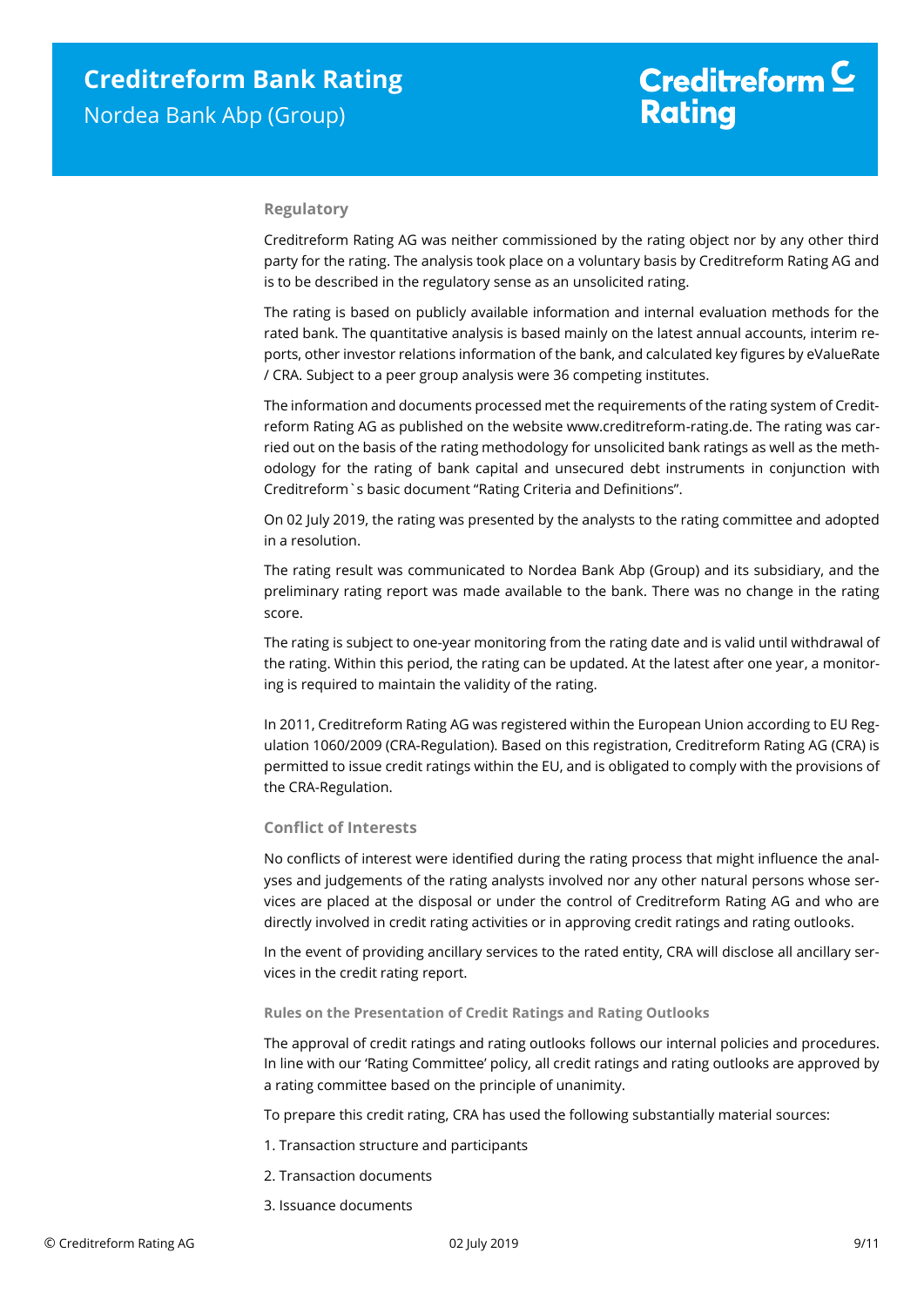# Creditreform  $C$ **Rating**

There are no other attributes and limitations of the credit rating or rating outlook other than those displayed on the CRA website. Furthermore, CRA considers satisfactory the quality and extent of information available on the rated entity. In regard to the rated entity Creditreform Rating AG regarded the available historical data as sufficient.

Between the time of disclosure of the credit rating to the rated entity and the public disclosure, no amendments were made to the credit rating.

The 'Basic Data' information card indicates the principal methodology or version of methodology that was used in determining the rating, with a reference to its comprehensive description.

In cases where the credit rating is based on more than one methodology or where reference only to the principal methodology might cause investors to overlook other important aspects of the credit rating, including any significant adjustments and deviations, Creditreform Rating AG explains this fact in the rating report and indicates how the different methodologies or other aspects are taken into account in the credit rating. This information is integrated in the credit rating report.

The meaning of each rating category, the definition of default or recovery and any appropriate risk warning, including a sensitivity analysis of the relevant key rating assumptions such as mathematical or correlation assumptions, accompanied by worst-case scenario credit ratings and best-case scenario credit ratings are explained.

The date at which the credit rating was initially released for distribution and the date when it was last updated including any rating outlooks is indicated clearly and prominently in the 'Basic Data' card as a "rating action"; initial release is indicated as "initial rating", other updates are indicated as an "update", "upgrade" or "downgrade", "not rated", "confirmed", "selective default" or "default".

In the case of a rating outlook, the time horizon is provided during which a change in the credit rating is expected. This information is available within 'Basic Data' information card.

In accordance to Article 11 (2) EU-Regulation (EC) No 1060/2009, a registered or certified credit rating agency shall make available, in a central repository established by ESMA, information on its historical performance data including the rating transition frequency and information about credit ratings issued in the past and on their changes. Requested data are available at the ESMA website: https://cerep.esma.europa.eu/cerep-web/statistics/defaults.xhtml.

An explanatory statement of the meaning of Creditreform`s default rates are available in the credit rating methodologies disclosed on the website.